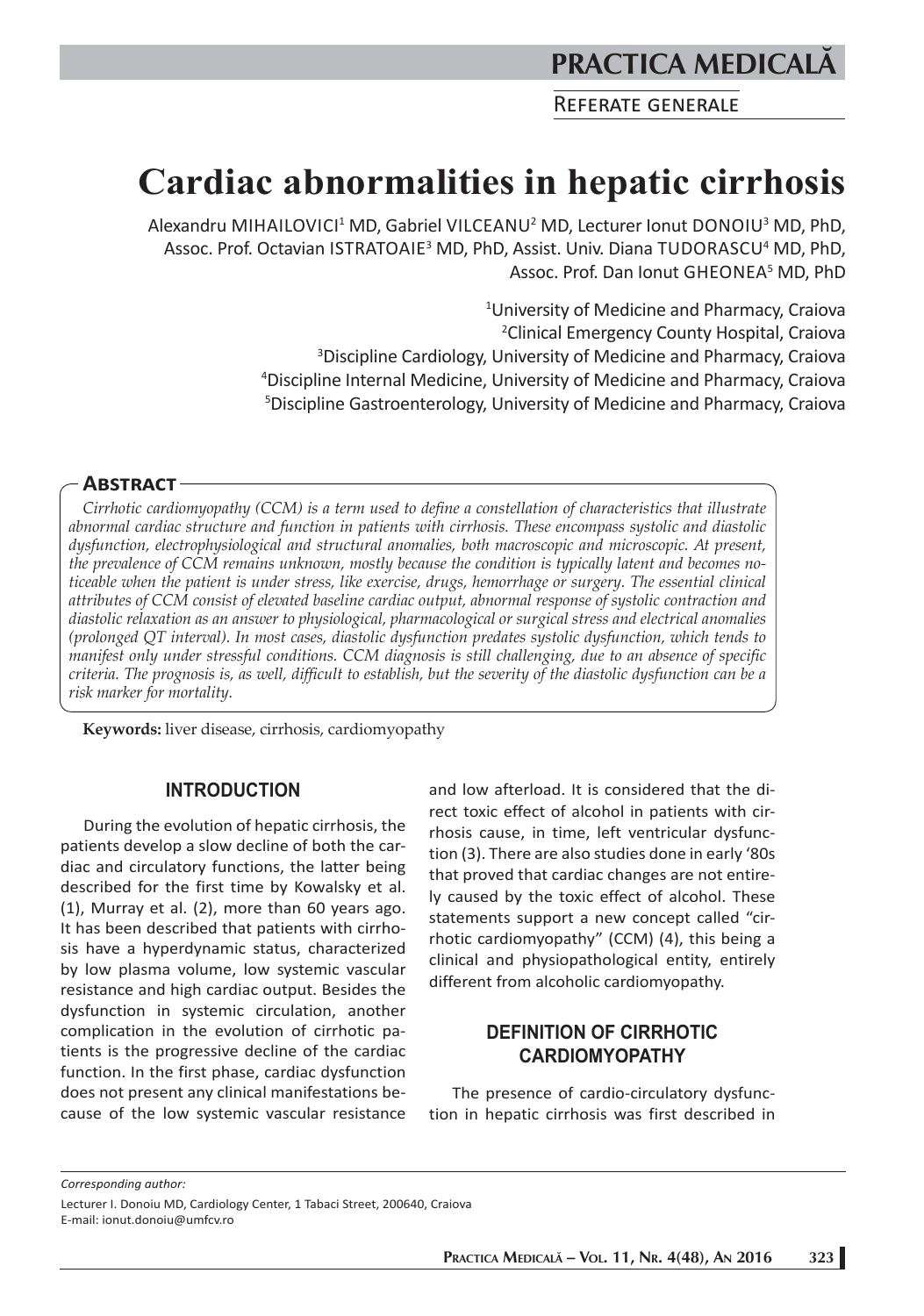the 1960s, but was wrongly attributed to alcoholic cardiomyopathy. Only in the last two decades, it has been proved that cardiac dysfunction is also present in non-alcoholic cirrhosis and it is characterized by a decreasing cardiac contractility as an answer to diverse stimuli. So the "cirrhotic cardiomyopathy" term was first introduced to describe this cardiac dysfunction in patients with cirrhosis (5).

CCM is a chronic cardiac dysfunction characterized by electrophysiological anomalies that include the prolonging of the QT interval on the ECG (6), systolic and/or diastolic dysfunction (7, 8) but also chronotropic insufficiency (9,10), all these in the absence of a known cardiac disease. Concerning the ventricular function, patients with cirrhosis develop diastolic dysfunction of left ventricle, with normal values of blood pressure.

## **EPIDEMIOLOGY**

The exact prevalence of CCM remains unknown, given the absence of any uniform criteria of diagnosis. Because many patients with compensated hepatic cirrhosis do not manifest any signs or symptoms, it is hard to estimate the spreading of the disease (11).

Another impediment in finding the incidence of the disease is given by the non-invasive tests that lack the capacity to detect the cirrhosis in early stages (11). Also, another inconvenient in the estimation of prevalence is the fact that this disease is generally latent and it manifests when the patient is under stress, such as exercise, with the use of some drugs, surgery or hemorrhages.

## **SYSTOLIC FUNCTION**

The systolic function represents a group of phenomena that produce the ejection of blood out of the ventricles. There are numerous techniques, both invasive and non-invasive, utilized for the evaluation of left ventricle (LV) systolic function, one of the non-invasive methods being echocardiography. LV systolic function is quantified by several echocardiographic parameters of global and regional function (12).

In patients with cirrhosis, the systolic dysfunction is, most of the time, latent. At rest, the LV systolic function, evaluated by both invasive and non-invasive methods is normal (13), but in stressful conditions subtle alterations might be detected. New echocardiography techniques can show some changes even at rest (14). One

of these techniques is the two-dimensional speckle tracking echocardiography (2D-STE), which allows the evaluation of both global and regional contractility of the LV in 3 orthogonal directions (circumferential, longitudinal, radial) (15). There is an entire series of studies done for this purpose, Sampaio et al. (16), Altekin et al. (17) proving the existence of a low left ventricle shortening fraction (LVSF) despite a normal ejection fraction. Using this technique, Nazar et al. (18) did not find a difference concerning the systolic function in patients with cirrhosis that had various stages of left ventricular diastolic dysfunction.

Concerning the complications of hepatic cirrhosis, patients in the pre-ascites phase have contractile dysfunctions and rising of the stroke volume because of high sodium level (19). These changes are a lot more important in patients with ascites (9), despite decreasing of both preload and afterload.

Measuring systolic time interval is another non-invasive evaluation method of the ventricular contractility. In patients with cirrhosis it has been observed after exertion a rise of the ratio between the preejection and the ejection time of the LV compared to the values registered at rest (10).

Vasoactive drugs have a low cardiovascular effect in patients with cirrhosis, proved over numerous studies. There are some molecules, like angiotensin II that although do not produce a raise in the cardiac output (20), they produce a raise of pressure in pulmonary capillaries and normalization of systemic vascular resistance. Terlipressin, an analogue of vasopressin, is a drug with similar effects (21). These results suggest that by normalizing the afterload, we can uncover a LV dysfunction at rest.

The inotropic and chronotropic functions may be altered in patients with cirrhosis, because of the stimulation of beta-adrenergic agonists. Such agonist is dobutamine, a drug that can produce a slight increase of the cardiac output. Isoproterenol requires a high dose to raise the cardiac output in patients with cirrhosis compared to normal ones (22,23).

## **THE DIASTOLIC FUNCTION**

The diastole represents the period in the cardiac cycle that starts with the closing of the aortic valve. The diastole phases are represented by the isovolumetric relaxation period, fast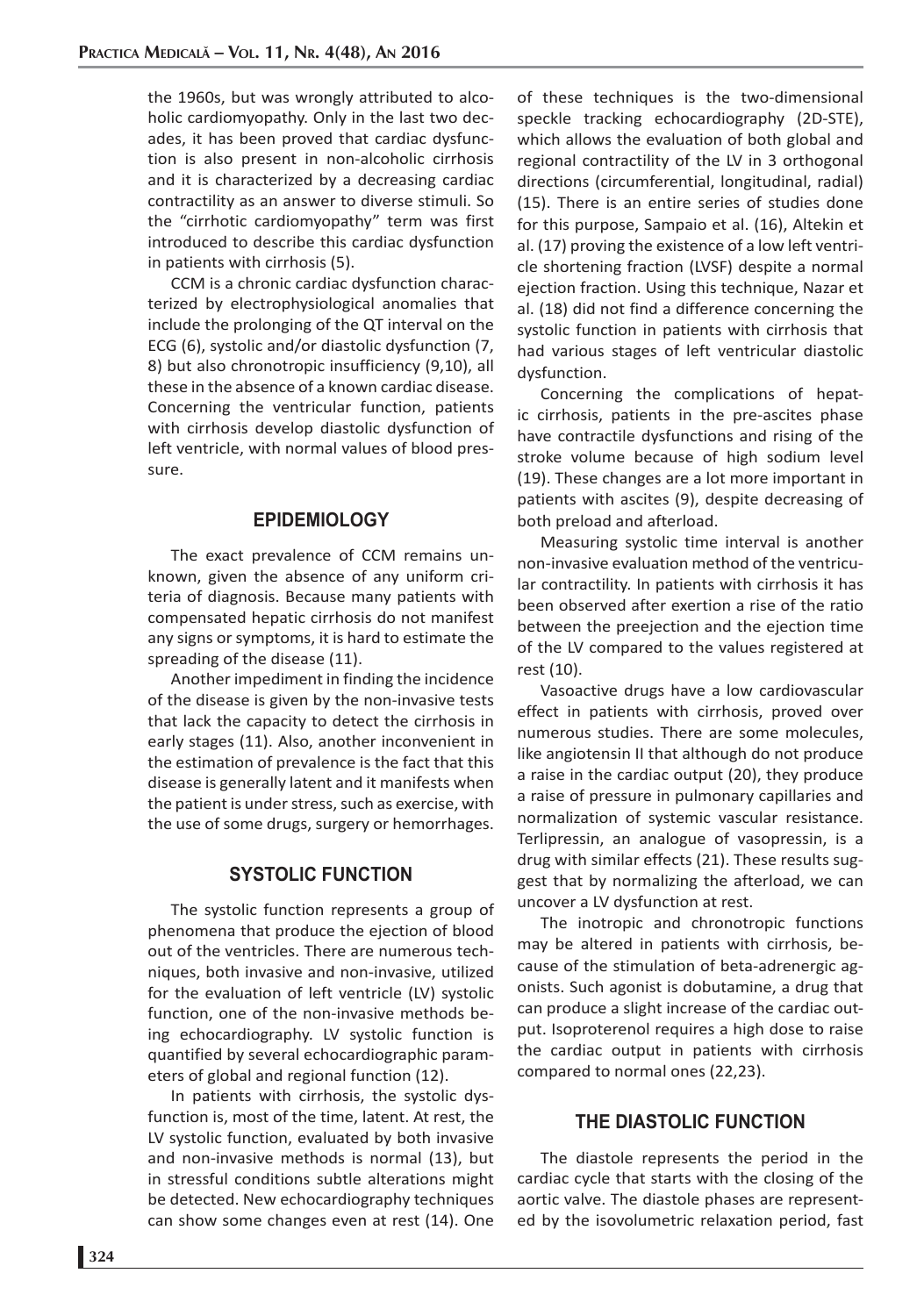ventricular filling, slow ventricular filling and late diastolic filling due to atrial contraction (12).

The anomalies of the diastolic function are an early sign of CCM. The mechanisms of these pathological changes remain unclear.

The diastolic dysfunction raises the blood volume in the left atrium (LA), which, in turn, leads to an increase of the transmitral pressure gradient. The diastolic dysfunction of the left ventricle can be diagnosed in 2 ways:

- invasive: diastolic pressure of LV > 16 mmHg or PCWP (pulmonary capillary wedge pressure) > 12 mmHg;
- non-invasive: through echocardiography, this method being the most efficient technique of evaluating the diastolic function. There are 3 types of left ventricle diastolic dysfunction: abnormal relaxation type (low E wave, increased isovolumetric relaxation time, normal E wave deceleration time,  $E/A > 1$ ), pseudonormal type (normal E and A, normal isovolumetric relaxation time, normal E wave deceleration time,  $E/A > 1$ ) and the restrictive type (high E wave, low A wave, decreased isovolumetric relaxation time, low E wave deceleration time, E/A > 2).

In patients with CCM, PCWP or the mean left atrial pressure are normal, but there is a significant progressive raise of the cardiopulmonary pressures in relation to the DDLV (13, 18). This raise in the cardiopulmonary pressures is probably related to low afterload or central hypovolemia in patients with cirrhosis (24).

Patients with cirrhosis have numerous changes, such as: dilatation and hypertrophy of the LA, increased thickness of the LV posterior wall and interventricular septum, prolonging of the isovolumetric relaxation time, decreasing of the E wave velocity, prolonging of the E wave deceleration time and increasing A wave velocity (atrial contraction during telediastole) (8,19,25).

In patients with hepatic cirrhosis, the isovolumetric relaxation time and E wave deceleration time may be prolonged no matter if ascites is present, but a significantly low E/A ratio was observed in patients with ascites (26,19).

The Doppler indexes (E/A ratio) have clear limits (27,28) and rarely allow the exact differentiation between the normal and pseudonormal diastolic filling pattern. Tissue Doppler Imaging (TDI) may overcome these impediments. The speed registered at the ventricular free wall and septum, close to the mitral ring (e') is a more

sensible parameter for the abnormal myocardial relaxation than the mitral variables. It has been proven that TDI speed has a significant correlation with the LV relaxation indexes measured invasively (29).

The American Society of Echocardiography proposed that LV diastolic dysfunction is characterized by the presence of septal e' wave < 8 cm/s, lateral  $e'$  < 10 cm/s, LA index volume  $\ge$  34 ml/m2 . The severity can be classified by the E/e' ratio:

- Grade  $I E/e' < 8$
- Grade II E/e' 9-12
- Grade III  $E/e' > 13$

The prevalence of LV diastolic dysfunction is relatively high in patients with cirrhosis (43- 70%), even though they have a normal ejection fraction (30, 31) and is not related to the etiology of the hepatic disease (32).

## **ELECTROPHYSIOLOGICAL ANOMALIES**

#### **QT interval prolongation**

QT interval represents the depolarization and repolarization of the ventricles. It is influenced by heart rate, and, as such, it must be expressed like a corrected interval (QTc) (33).

Prolongation of the QT interval (> 440 ms) appears in non-cirrhotic patients with portal hypertension and in 30-60% of cirrhotic patients correlated with the severity of hepatic dysfunction (34). This anomaly is caused by increased action potential duration in at least a fraction of ventricular myocardial cells. On cellular level, the prolonged QT interval is produced by alterations of ionic channels, current in the cardiac plasmatic membranes, resulting in a prolonged repolarization (35). The mechanisms which are likely at the base of prolonged QT interval in patients with hepatic disorders are not entirely known; they are associated, at least in part, with autonomic dysfunction (36,37) and exposure of the heart to humoral factors (cytokines, endotoxins and bile salts) through porto-systemic shunts (38-40).

Bernadi and col. (34) reached the conclusion that the prolonged QT interval is correlated with circulating plasma noradrenaline, which suggests that sympatho-adrenergic anomalies are involved. The clinical relevance of a prolonged QT interval in cirrhosis is not completely understood. It is underlined the fact that this change is associated with a lower rate of survival in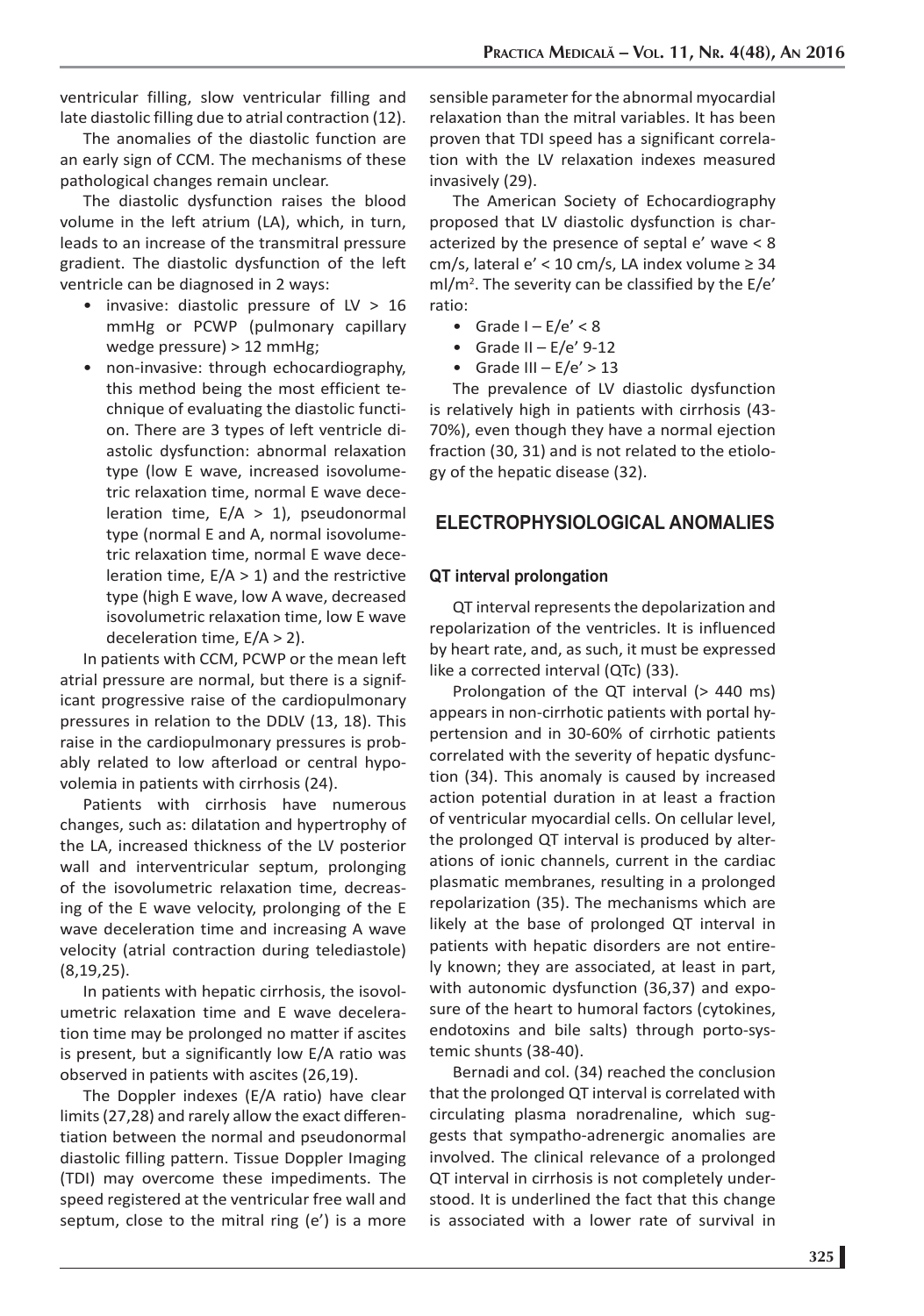patients within class A Child-Pugh (34). Other studies failed to confirm these relations (41).

Prolonged QT interval can be reduced during chronic treatment with β-blockers (42), although these drugs may have harmful effects in patients with cirrhosis and refractory ascites (43-46).

Concerning the liver transplant, it is frequently observed the prolongation of QT interval (> 500 ms), even in patients with initial values < 440 ms (47). In the posttransplant period, the QT interval must be corrected in about 50% of patients (34,48).

The insertion of the transjugular intrahepatic portosystemic shunt (TIPS) (39,43) and gastro-intestinal bleedings (49) are correlated with prolonging of the QT interval. Also, there is clinical proof that some drugs (50) must be avoided as much as possible when inserting TIPS or during liver transplant. Patients with cirrhosis and prolonged QT interval have a high risk of developing ventricular arrhythmias, such as *torsades des pointes.* Studies concerning the dispersion of the QT interval (the difference between the maximal and minimal value of measured QT intervals) in patients with hepatic cirrhosis reported a normal variation. Also, patients with cirrhosis have a normal day/night QT interval variation (51).

#### **Rhythm and conduction disorders**

Atrial fibrillation and flutter are arrhythmias that are frequently diagnosed in patients with hepatic cirrhosis and are associated with atherosclerosis, hypercholesterolemia and diabetes mellitus (52). It has been reported atrial fibrillation after septic shock and a case of sinus bradycardia with cardiac arrest after transplant in a 58 years old patient with hepatocellular carcinoma and hepatic cirrhosis, which required resuscitation and temporary cardiac stimulation (53).

Josefsson et al. (54) reported several supraventricular arrhythmias in patients with hepatic cirrhosis, such as atrial and junctional extrasystoles, atrial flutter or fibrillation, tachycardia or bradycardia. Pre-transplant evaluation of patients with hepatic cirrhosis identified atrioventricular conduction disorders, such as complete or incomplete left or right bundle branch blocks and intraventricular blocks.

Inflammation may be the substrate for arrhythmias in non-alcoholic fat liver diseases (55). Patients with hepatic fibrosis have high plasmatic inflammatory markers, and many studies indicated the fact that inflammation plays an important role in generating and maintaining atrial fibrillation (56). Nonetheless, Zamirian and others (57) showed that hepatic cirrhosis has a protective role against atrial fibrillation, despite the significant metabolic anomalies, inflammatory syndrome and LA enlargement. The low prevalence of atrial fibrillation observed in their study may be the result of accumulation of anti-arrhythmic or anti-inflammatory substances, which are normally metabolized by a functionally intact liver; this may explain the development of atrial fibrillation after liver transplant (57). It may be also linked to the low prevalence of systemic hypertension or by the administration of drugs (spironolactone and beta-blockers), which reduce the atrial excitation. Spironolactone reduces myocardial fibrosis of the dilated atria and the duration of the P wave, and has an anti-fibrotic effect in the ventricles and reduce the duration of the QT interval (58, 59). Beta-blockers are given prophylactically for variceal bleedings, because it leads to vasoconstriction in the splanchnic compartment, raising the preload and improving the diastolic function (60).

#### **Electro-mechanical dissynchronism**

The electro-mechanical systole represents the duration of the total systolic time and has two major components: LV pre-ejection and ejection periods. The pre-ejection period is the interval between the start of the ventricular depolarization until the beginning of LV ejection period. The LV ejection period represents the systolic phase in which the blood is ejected in the arterial system.

The systolic period depends on 4 key factors: heart rate, preload, afterload and the inotropic function. A disruption in the electro-mechanical system leads to dissynchronism between the electric and mechanical systole. Studies that evaluated cardiac function at rest and after an isometric exercise in patients with cirrhosis showed an electro-mechanical delay and increased pre-ejection time. These reports suggest a defect in the electro-mechanical system (61).

A functional electro-mechanical dissynchronism was also confirmed in patients with cirrhosis and prolonged QT interval. It was showed that the electrical systole was longer than the mechanical systole, the latter being normal (62). The clinical signification of these findings remains unclear. The mechanisms of changes mentioned above may be linked to the low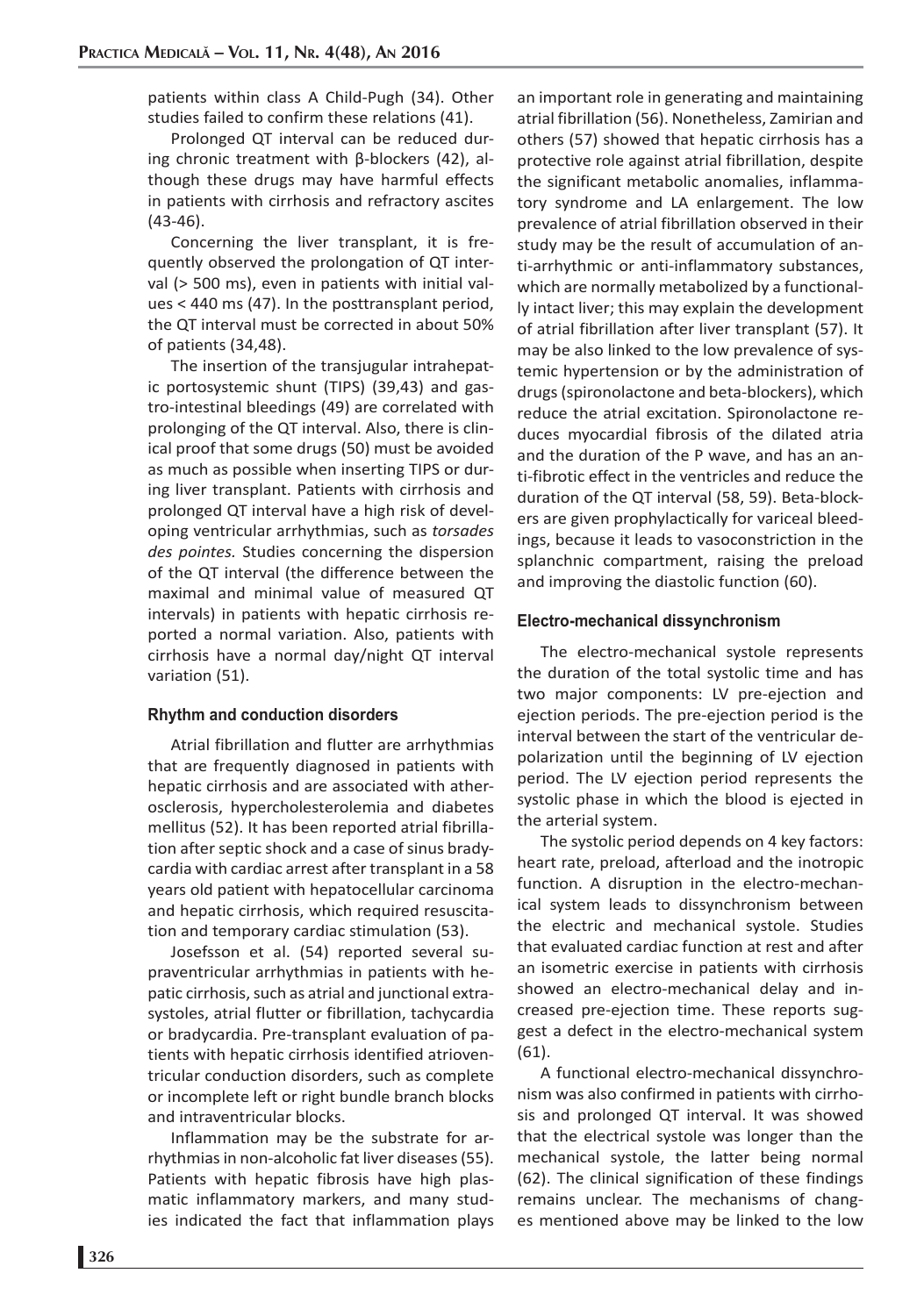density of the L-type calcium channel in cardiomyocytes (63). Also, a low response to adrenergic stimulation may affect the excitation-contraction coupling in some cirrhotic patients.

#### **Inotropic and chronotropic incompetence**

Chronotropic incompetence (CI) is defined by the heart incapacity to proportionally raise the heart rate (HR) as an answer to the metabolic demand. Patients in the first stage of cirrhosis present normal responses to dobutamine (64). Nonetheless, it has been observed a low LV response to dobutamine in cirrhotic patients with normal LV dimensions and normal ejection fraction (65). Other studies on hepatic cirrhosis patients showed heart failure (HF), as a response to exercise, paracentesis, infections and pharmacologic stimuli (66-68). Heart failure is frequently met in patients with cirrhosis, no matter its cause (69,70). There are many evidences of contractile dysfunction in patients with ascites despite low afterload.

Recently, it has been observed that the chronotropic function, estimated as HR to plasmatic noradrenaline ratio, significantly declined in patient with stage II LV distolic dysfunction compared with those without (13). This indicated the existence of HF towards the effective volume of the arterial blood (18,71). The main cause of HF in patients without a cardiac disease may be linked to the activation of the vegetative nervous system, which does not raise the HR. The activation of the sympathetic nervous system is a potential cause of the down-regulation of beta-adrenergic receptors, which leads to the postsynaptic desensitization in the sinoatrial node (23,72).

## **CARDIAC BIOMARKERS IN HEPATIC DISEASE**

Two types of biomarkers of LV dysfunction have been studied in patients with liver cirrhosis: the atrial natriuretic peptide (ANP) and type B natriuretic peptide (BNP), their quantification being linked to some indexes of the systolic and diastolic functions. ANP is synthetized and secreted in the atria, because of the direct stress on the wall; it's levels are high in patients with raised intravascular volume and LV hypertrophy. The presence of a large LA is considered an indirect marker of the cardiac pressure load (73). The plasmatic concentrations of the ANP are high in patients with cirrhosis and ascites (74,75), and only in some cases in patients in the pre-ascites phase (76).

BNP is secreted by the ventricles as an answer to the stretch of the muscular cells or because of minor cardiac lesions. Previous studies in patients with liver cirrhosis showed significant levels of BNP and NT-proBNP correlated with the parameters of cirrhosis severity, with abnormal cardiac structure (septal thickness and LV diameter at the end of diastole) (77) and with its function (HR and the QT interval), but not with markers of hyperdynamic circulation (78). The strongest correlation of BNP levels is with end-diastolic pressure, suggesting that the diastolic relaxation is one of the main determining factors of BNP secretion (79). Also, the BNP levels in cirrhotic patients with normal LVEF at rest are also correlated with PCWP and E/e'. It is recommended that patients with NT-proBNP values over 290 pg/ml are evaluated (80).

Troponin is a structural protein composed of three distinct parts: troponin C, troponin I and T (cTnT). The troponins are specific markers of myocardial injury, especially cTnT. In some patients with alcoholic cirrhosis, the levels of the troponin I are high and their concentrations are associated with small indexes of the stroke volume and the LV mass, but are not linked to the severity of the cirrhosis or with portal hypertension stage (81). Recently, Wiese et al (82) observed that high levels of cTnT in patients with cirrhosis are correlated with severity indexes of disease and mortality.

Finally, some proteins with enzymatic activities, like myeloperoxidase, galectin-3 (83) and copeptin (84) may also offer useful information in cirrhotic cardiomyopathy.

Even though the prevalence of cardiomyopathy is higher in patients with advanced hepatic disease, no association between the standard hepatic tests was shown, indicating either compromised hepatic synthesis or the presence of portal hypertension and cardiac dysfunction. Nonetheless, when the severity of the liver cirrhosis is evaluated by specific hepatic scores (MELD score or the Child-Pugh classification), associations between the stage of LV diastolic dysfunction, impaired LV systolic function, chronotropic function and MELD scores (13) have been observed (13). Patients with Child-Pugh > 8 present at least one trait of the CCM (85). Correlations between the severity of the hepatic disease and the presence of ECG changes were also found (34). Thus, patients with advanced liver cirrhosis (high MELD score or Child-Pugh) require additional cardiac investigations.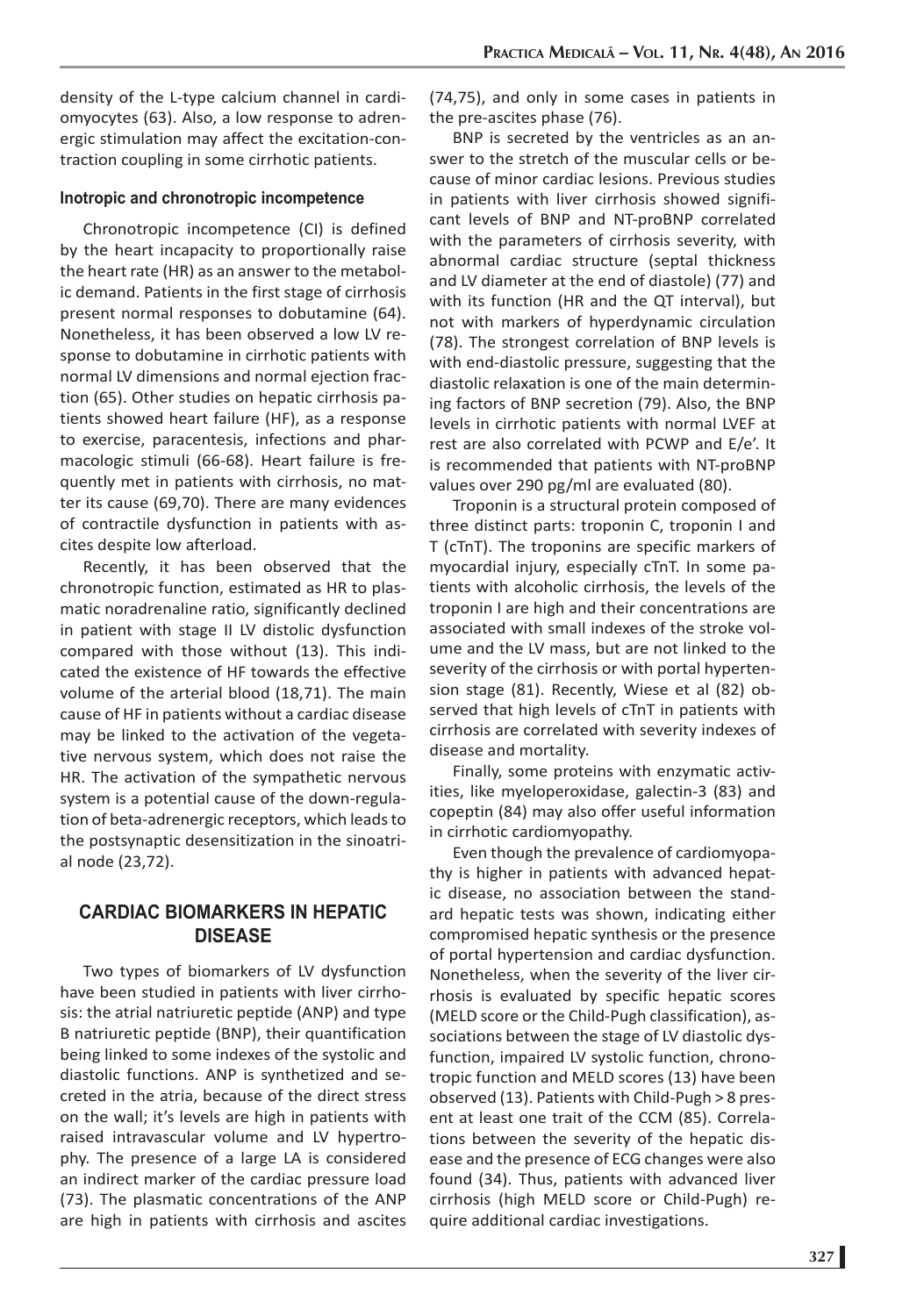## **DIAGNOSIS**

Because of lack of specific criteria, the CCM diagnosis is difficult. It is known that the EF is a LV systolic function marker. In patients with cirrhosis and cardiomyopathy, LV systolic function, estimated through EF at rest, could be normal. However, the LV systolic dysfunction tends to manifest in stress conditions, although the maneuvers that lead to this change are yet to be standardized. In 25% of the patients with liver cirrhosis, it has been observed a slow ventricular response to the catecholamine stimulation in dobutamine stress echocardiography (64). These findings indicate the fact that conventional echocardiographic evaluation of the LV systolic function, based on measuring the EF at rest, is not a good contractility index in liver cirrhosis patients. Recently, 2D-STE was proposed as an additional marker for the systolic function. Thus, this method can detect subclinical LV dysfunction (86).

Also, another non-invasive technique used for measuring the cardiac function by representing a 3D structure of the heart is cardiac magnetic resonance imaging (MRI). This approach, like Doppler echocardiography, has the same diastolic function indexes, but with a greater sensibility and reproducibility. At the moment, using the cardiac MRI may just be considered a research technique for evaluating the diastolic function. Magnetic resonance spectroscopy has the potential to recognize the myocardial bioenergetic and metabolic changes.

The LV diastolic dysfunction is relatively easy to diagnose through conventional echocardiography and TDI. In most studies, diagnosis is based on  $E/A$  ratio < 1, prolonged isovolumetric relaxation time (IVRT) and prolonged TDE. A prolonged mitral TDE is an important parameter regarding the LV rigidity. Tissue Doppler shows modifications from normal to LV diastolic dysfunction (87). Most patients with e' (lateral) < 8,5 cm/s or e' (septal) < 8 cm/s and an enlarged LA ( $\geq$  34 ml/m<sup>2</sup>) have impaired myocardial relaxation. It was stated the fact that E (mitral) / e' (annulary) is correlated with rising of PCWP. There is evidence of diastolic dysfunction when E/e' ratio < 8 and E/e' ratio >15. As such, the E/e' ratio and TDE are essentials indexes for grading the diastolic dysfunction. Prolonged QT interval may be of help in identifying patients at risk of CCM, which could be diagnosed with the help of a combination of echocardiographic and electrocardiographic data. On the other hand, markers such as BNP do not seem to be sensitive enough for evaluating subclinical LVDD.

## **CONCLUSIONS**

Cirrhotic cardiomyopathy is a recently described complication of cirrhosis. Although most patients remain asymptomatic, this pathology could produce significant morbidity and mortality in the presence of stress conditions, like infection, TIPS or liver transplant.

Because of the difficulty in diagnosing this disease, its awareness is important in preventing the CCM complications. Understanding the physio-pathological process of systolic and diastolic functions and of the electrophysiological anomalies in CCM is crucial for continuous development of new, more precise ways to diagnose and treat this condition.

#### **REFERENCES**

- **1. Kowalski H.J., Abelmann W.H.** The cardiac output at rest in Laennec's cirrhosis. *J Clin Invest*. 1953;32:1025-1033.
- **2. Murray J.F., Dawson A.M., Sherlock S.** Circulatory changes in chronic liver disease. *Am J Med*. 1958; 24: 358-367.
- **3. Gould L., Shariff M., Zahir M., Di Lieto M.** Cardiac hemodynamics in alcoholic patients with chronic liver disease and a presystolic gallop. *J Clin Invest*. 1969; 48:860-868.
- **4. Lee S.S.** Cardiac abnormalities in liver cirrhosis. *West J Med*. 1989; 151:530-535.
- **5. Fede G., Privitera G., Tomaselli T. et al.** Cardiovascular dysfunction in patients with

liver cirrhosis. *Ann Gastroenterol*. 2015 Jan-Mar; 28(1): 31-40.

- **6. Zambruni A., Trevisani F., Caraceni P., Bernardi M.** Cardiac electrophysiological abnormalities in patients with cirrhosis. *J Hepatol*. 2006; 44:994-1002.
- **7. Valeriano V., Funaro S., Lionetti R. et al.** Modification of cardiac function in cirrhotic patients with and without ascites. *Am J Gastroenterol*. 2000; 95:3200–3205.
- **8. Finucci G., Desideri A., Sacerdoti D. et al.** Left ventricular diastolic function in liver cirrhosis. *Scand J Gastroenterol*. 1996; 31:279–284.
- **9. Bernardi M., Rubboli A., Trevisani F. et al.** Reduced cardiovascular responsiveness to exercise-induced sympathoadrenergic stimulation in patients with cirrhosis. *J Hepatol*. 1991; 12:207–216.
- **10. Wong F., Girgrah N., Graba J. et al.** The cardiac response to exercise in cirrhosis. *Gut*. 2001;49:268–275.
- **11. Soon Koo B., Fouad R., Lee S.S.** Cirrhotic cardiomyopathy Orphanet J. Rare Dis. 2007; 2:15.
- **12. Ginghina C., Popescu B., Jurcut R.** Esentialul in Ecocardiografie, 2013; 25-69.
- **13.** Ruíz-del-Árbol L., Achécar L., Serradilla R. et al. Diastolic dysfunction is a predictor of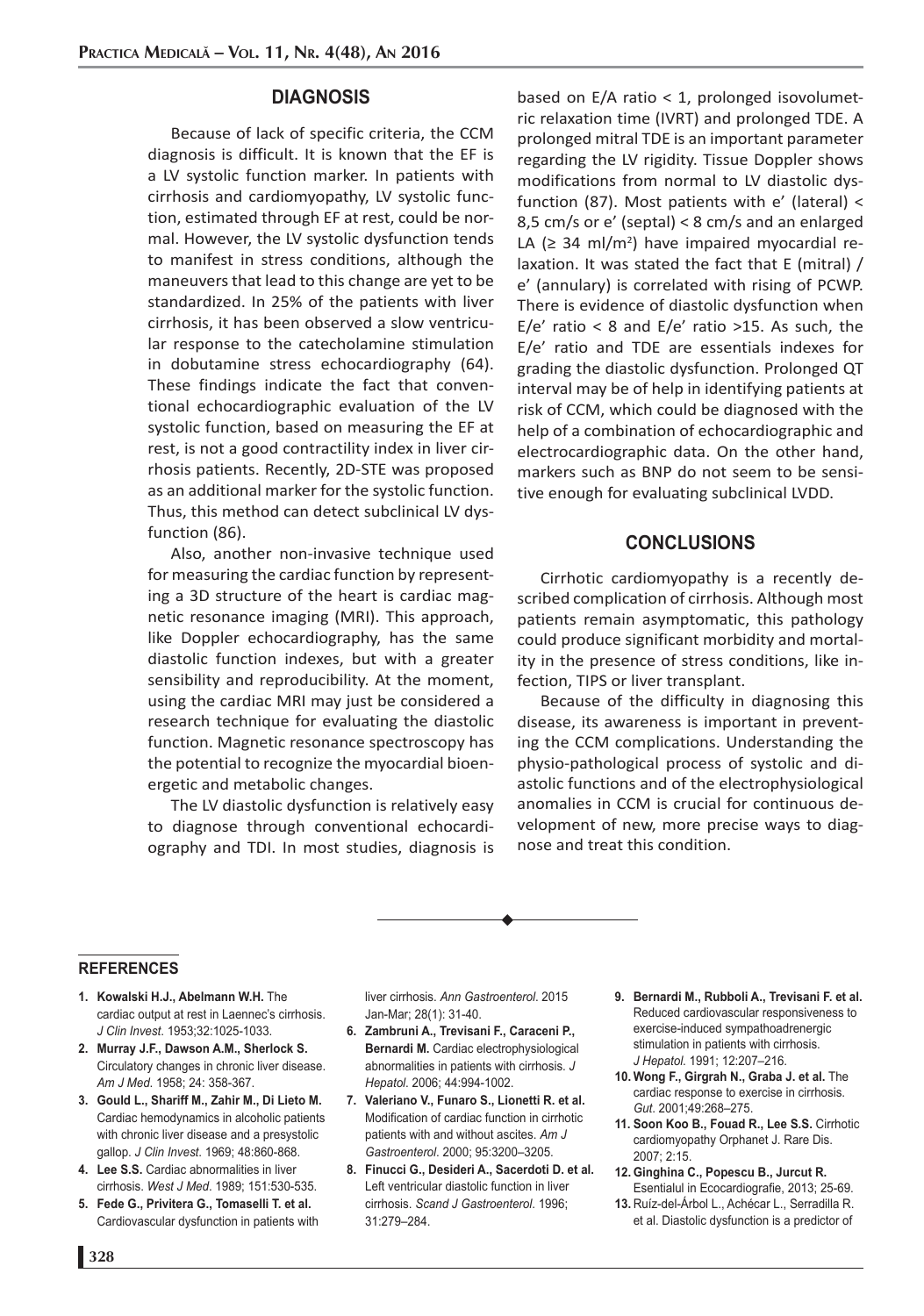poor outcomes in patients with cirrhosis, portal hypertension, and a normal creatinine. *Hepatology*. 2013; 58:1732- 1741.

- **14. Kazankov K., Holland-Fischer P., Andersen N.H. et al.** Resting myocardial dysfunction in cirrhosis quantified by tissue Doppler imaging. *Liver Int*. 2011; 31:534- 540.
- **15. Nesbitt G.C., Mankad S.** Strain and strain rate imaging in cardiomyopathy. *Echocardiography*. 2009; 26:337–344.
- **16. Sampaio F., Pimenta J., Bettencourt N., Fontes-Carvalho R. et al.** Systolic and diastolic dysfunction in cirrhosis: a tissue-Doppler and speckle tracking echocardiography study. *Liver Int*. 2013; 33:1158-1165.
- **17. Altekin R.E., Caglar B., Karakas M.S. et al.** Evaluation of subclinical left ventricular systolic dysfunction using two-dimensional speckle-tracking echocardiography in patients with non-alcoholic cirrhosis. *Hellenic J Cardiol*. 2014; 55:402–410.
- **18. Nazar A., Guevara M., Sitges M. et al.** Left ventricular function assessed by echocardiography in cirrhosis: relationship to systemic hemodynamics and renal dysfunction. *J Hepatol*. 2013; 58:51-57.
- **19. Wong F., Liu P., Lilly L., Bomzon A., Blendis L.** Role of cardiac structural and functional abnormalities in the pathogenesis of hyperdynamic circulation and renal sodium retention in cirrhosis. *Clin Sci (Lond).* 1999; 97:259-267.
- **20. Epstein M., Schneider N., Befeler B.** Relationship of systemic and intrarenal hemodynamics in cirrhosis. *J Lab Clin Med*. 1977; 89:1175–1187.
- **21. Krag A., Bendtsen F., Mortensen C. et al.** Effects of a single terlipressin administration on cardiac function and perfusion in cirrhosis. *Eur J Gastroenterol Hepatol*. 2010; 22:1085–1092.
- **22. Mikulic E., Muñoz C., Puntoni L.E., Lebrec D.** Hemodynamic effects of dobutamine in patients with alcoholic cirrhosis. *Clin Pharmacol Ther*. 1983; 34:56-59.
- **23. Ramond M.J., Comoy E., Lebrec D.** Alterations in isoprenaline sensitivity in patients with cirrhosis: evidence of abnormality of the sympathetic nervous activity. *Br J Clin Pharmacol*. 1986; 21:191-196.
- **24. Henriksen J.H., Schütten H.J., Bendtsen F., Warberg J.** Circulating atrial natriuretic peptide (ANP) and central blood volume (CBV) in cirrhosis. *Liver*. 1986; 6:361–368.
- **25. Merli M., Calicchia A., Ruffa A. et al.** Cardiac dysfunction in cirrhosis is not associated with the severity of liver disease. *Eur J Intern Med*. 2013; 24:172–176.
- **26. Pozzi M., Carugo S., Boari G. et al.** Evidence of functional and structural cardiac abnormalities in cirrhotic patients with and without ascites. *Hepatology*. 1997; 26:1131-1137.
- **27. Nagueh S.F., Appleton C.P., Gillebert T.C. et al.** Recommendations for the evaluation of left ventricular diastolic function by echocardiography. *Eur J Echocardiogr*. 2009; 10:165–193.
- **28. Salerno F., Cazzaniga M., Pagnozzi G. et al.** Humoral and cardiac effects of TIPS in cirrhotic patients with different "effective" blood volume. *Hepatology*. 2003; 38:1370- 1377.
- **29. Nagueh S.F., Middleton K.J., Kopelen H.A. et al.** Doppler tissue imaging: a noninvasive technique for evaluation of left ventricular relaxation and estimation of filling pressures. *J Am Coll Cardiol*. 1997;30:1527-1533.
- **30. Raevens S., De Pauw M., Geerts A. et al.** Prevalence and outcome of diastolic dysfunction in liver transplantation recipients. *Acta Cardiol*. 2014; 69:273-280.
- **31. Dadhich S., Goswami A., Jain V.K. et al.** Cardiac dysfunction in cirrhotic portal hypertension with or without ascites. *Ann Gastroenterol*. 2014; 27:244-249.
- **32. Karagiannakis D.S., Papatheodoridis G., Vlachogiannakos J.** Recent advances in cirrhotic cardiomyopathy. *Dig Dis Sci*. 2015; 60:1141-1151.
- **33. Zambruni A., Di Micoli A., Lubisco A. et al.** QT interval correction in patients with cirrhosis. *J Cardiovasc Electrophysiol*. 2007; 18:77-82.
- **34. Bernardi M., Calandra S., Colantoni A. et al.** Q-T interval prolongation in cirrhosis: prevalence, relationship with severity, and etiology of the disease and possible pathogenetic factors. *Hepatology*. 1998; 27:28–34.
- **35. Ward C.A., Ma Z., Lee S.S., Giles W.R.** Potassium currents in atrial and ventricular myocytes from a rat model of cirrhosis. *Am J Physiol*. 1997; 273:G537-G544.
- **36. Kempler P., Váradi A., Szalay F.** Autonomic neuropathy and prolongation of QT-interval in liver disease. *Lancet.* 1992; 340:318.
- **37. Mohamed R., Forsey P.R., Davies M.K., Neuberger J.M.** Effect of liver transplantation on QT interval prolongation and autonomic dysfunction in end-stage liver disease. *Hepatology*. 1996; 23:1128- 1134.
- **38. Ytting H., Henriksen J.H., Fuglsang S. et al.** Prolonged Q-T(c) interval in mild portal hypertensive cirrhosis. *J Hepatol*. 2005; 43:637–644.
- **39. Trevisani F., Merli M., Savelli F. et al.** QT interval in patients with non-cirrhotic portal hypertension and in cirrhotic patients treated with transjugular intrahepatic porto-systemic shunt. *J Hepatol*. 2003; 38:461-467.
- **40. Genovesi S., Prata Pizzala D.M., Pozzi M. et al.** QT interval prolongation and decreased heart rate variability in cirrhotic patients: relevance of hepatic venous pressure gradient and serum calcium. *Clin Sci (Lond)*. 2009; 116:851-859.
- **41. Bal J.S., Thuluvath P.J.** Prolongation of QTc interval: relationship with etiology and severity of liver disease, mortality and liver transplantation. *Liver Int*. 2003;23:243-248.
- **42. Zambruni A., Trevisani F., Di Micoli A. et al.** Effect of chronic beta-blockade on QT interval in patients with liver cirrhosis. *J Hepatol*. 2008; 48:415-421.
- **43. Wong F., Salerno F.** Beta-blockers in cirrhosis: friend and foe? *Hepatology*. 2010; 52:811-813.
- **44. Sersté T., Francoz C., Durand F. et al.** Beta-blockers cause paracentesis-induced circulatory dysfunction in patients with cirrhosis and refractory ascites: a cross-over study. *J Hepatol*. 2011; 55:794-799.
- **45. Sersté T., Melot C., Francoz C. et al.** Deleterious effects of beta-blockers on survival in patients with cirrhosis and refractory ascites. *Hepatology*. 2010; 52:1017-1022.
- **46. Mandorfer M., Bota S., Schwabl P. et al.** Nonselective β blockers increase risk for hepatorenal syndrome and death in patients with cirrhosis and spontaneous bacterial peritonitis. *Gastroenterology.* 2014; 146:1680-1690.e1.
- **47. Shin W.J., Kim Y.K., Song J.G. et al.** Alterations in QT interval in patients undergoing living donor liver transplantation. *Transplant Proc*. 2011; 43:170-173.
- **48. Carey E.J., Douglas D.D.** Effects of orthotopic liver transplantation on the corrected QT interval in patients with end-stage liver disease. *Dig Dis Sci*. 2005; 50:320-323.
- **49. Trevisani F., Di Micoli A., Zambruni A. et al.** QT interval prolongation by acute gastrointestinal bleeding in patients with cirrhosis. *Liver Int*. 2012; 32:1510-1515.
- **50. Roden D.M.** Drug-induced prolongation of the QT interval. *N Engl J Med*. 2004; 350:1013–1022.
- **51. Hansen S., Møller S., Bendtsen F.J. et al.** Diurnal variation and dispersion in QT interval in cirrhosis: relation to haemodynamic changes. *J Hepatol*. 2007; 47:373-380.
- **52. Gundling F., Schmidtler F., Zelihic E. et al.** Frequency of cardiac arrhythmia in patients with liver cirrhoses and evaluation of associated factors. *Z Gastroenterol*. 2012; 50:1149-1155.
- **53. Kobayashi T., Sato Y., Yamamoto S. et al.** Temporary cardiac pacing for fatal arrhythmia in living-donor liver transplantation: three case reports. *Transplant Proc*. 2008; 40:2818-2820.
- **54. Josefsson A., Fu M., Björnsson E., Kalaitzakis E.** Prevalence of pre-transplant electrocardiographic abnormalities and post-transplant cardiac events in patients with liver cirrhosis. *BMC Gastroenterol*. 2014; 14:65.
- **55. Ballestri S., Lonardo A., Bonapace S. et al.** Risk of cardiovascular, cardiac and arrhythmic complications in patients with non-alcoholic fatty liver disease. *World J Gastroenterol.* 2014; 20:1724-1745.
- **56. Yap Y.G.** Inflammation and atrial fibrillation: cause or para-phenomenon? *Europace.*  2009; 11:980-981.
- **57. Zamirian M., Sarmadi T., Aghasadeghi K., Kazemi M.B.** Liver cirrhosis prevents atrial